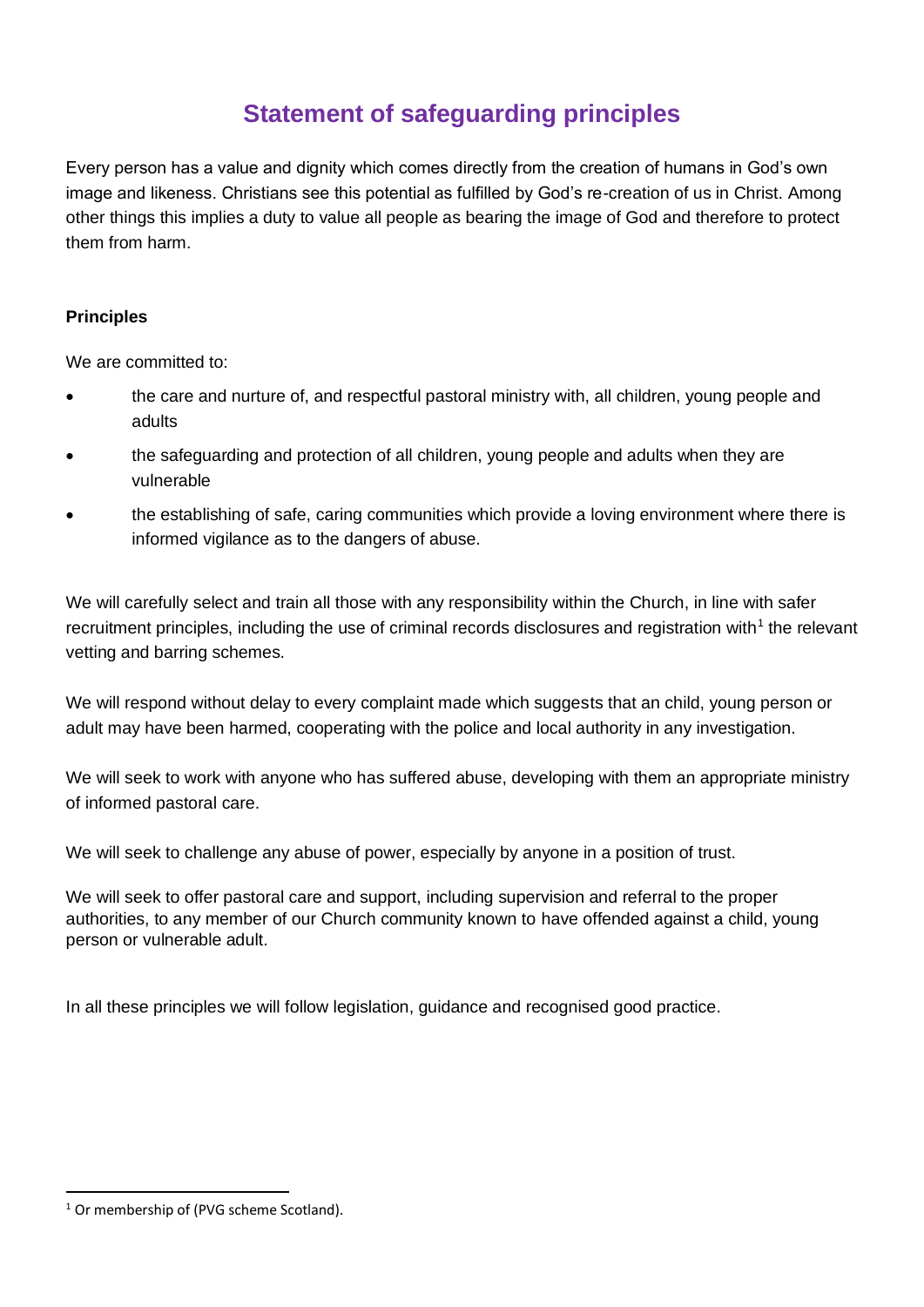# **Safeguarding Children, Young People and Vulnerable Adults Policy for**

# **Andover Bridge Street Methodist Church**

This policy was agreed at a Church Council held on ................*16th Jan 2020*...........................

The Methodist Church, along with the whole Christian community, believes each person has a value and dignity which comes directly from God's creation in God's own image and likeness. Christians see this as fulfilled by God's re-creation of us in Christ. Among other things, this implies a duty to value all people as bearing the image of God and therefore to protect them from harm.

Andover Bridge Street Methodist Church is committed to the safeguarding and protection of all children, young people and adults and affirms that the needs of children or of people when they are vulnerable and at risk are paramount.

Andover Bridge Street Methodist Church recognises that it has a particular care for all who are vulnerable whether by disabilities or by reduction in capacities or by their situation. It is recognised that this increased vulnerability may be temporary or permanent and may be visible or invisible, but that it does not diminish our humanity and seeks to affirm the gifts and graces of all God's people.

This policy addresses the safeguarding of children, young people and vulnerable adults. It is intended to be a dynamic policy. It is intended to support the Church in being a safe supportive and caring community for children, young people, vulnerable adults, for survivors of abuse, for communities and for those affected by abuse.

Andover Bridge Street Methodist Church fully agrees with the statement reiterated in *Creating Safer Space* 2007:

*As the people of the Methodist Church we are concerned with the wholeness of each individual within God's purpose for everyone. We seek to safeguard all members of the church community of all ages.* 

Andover Bridge Street Methodist Church recognises the serious issue of the abuse of children and vulnerable adults and recognises that this may take the form of physical, emotional, sexual, financial, spiritual, discriminatory, domestic or institutional abuse or neglect, abuse using social media or human trafficking (slavery). It acknowledges the effects these may have on people and their development, including spiritual and religious development. It accepts its responsibility for ensuring that all people are safe in its care and that their dignity and right to be heard is maintained. It accepts its responsibility to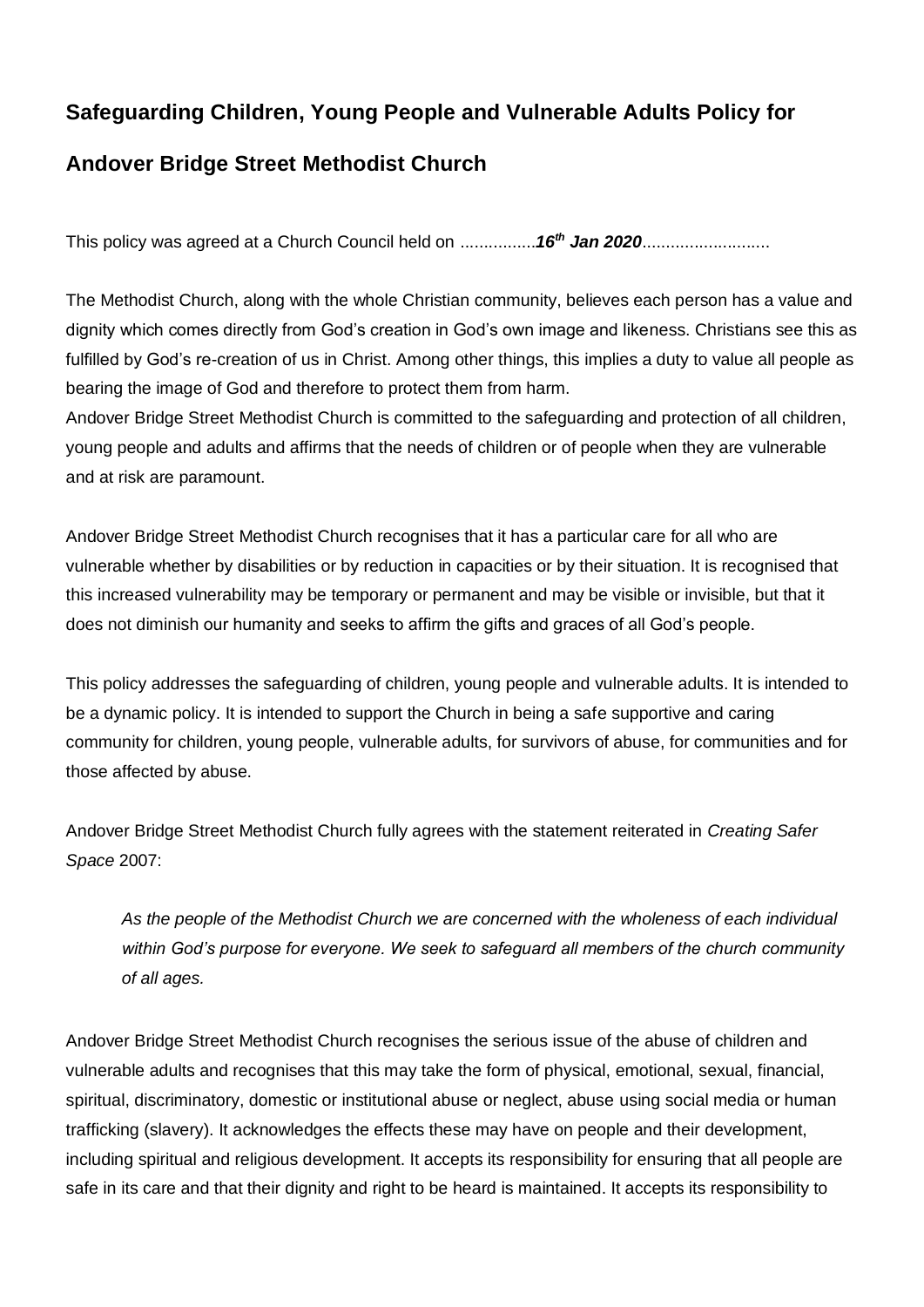support, listen to and work for healing with survivors, offenders, communities and those who care about them. It takes seriously the issues of promotion of welfare so that each of us can reach our full potential in God's grace.

The Andover Bridge Street Methodist Church commits itself to:

- **RESPOND** without delay to any allegation or cause for concern that a child or vulnerable adult may have been harmed, whether in the church or in another context. It commits itself to challenge the abuse of power of anyone in a position of trust.
- Ensure the **IMPLEMENTATION** of Connexional Safeguarding Policy; government legislation and guidance and safe practice in the circuit and in the churches.
- The **PROVISION** of support, advice and training for lay and ordained people that will ensure people are clear and confident about their roles and responsibilities in safeguarding and promoting the welfare of children and adults who may be vulnerable.
- **AFFIRM** and give thanks for those who work with children and vulnerable adults and also acknowledge the shared responsibility of all of us for safeguarding vulnerable adults who are on our premises.

.Andover Bridge Street Methodist Church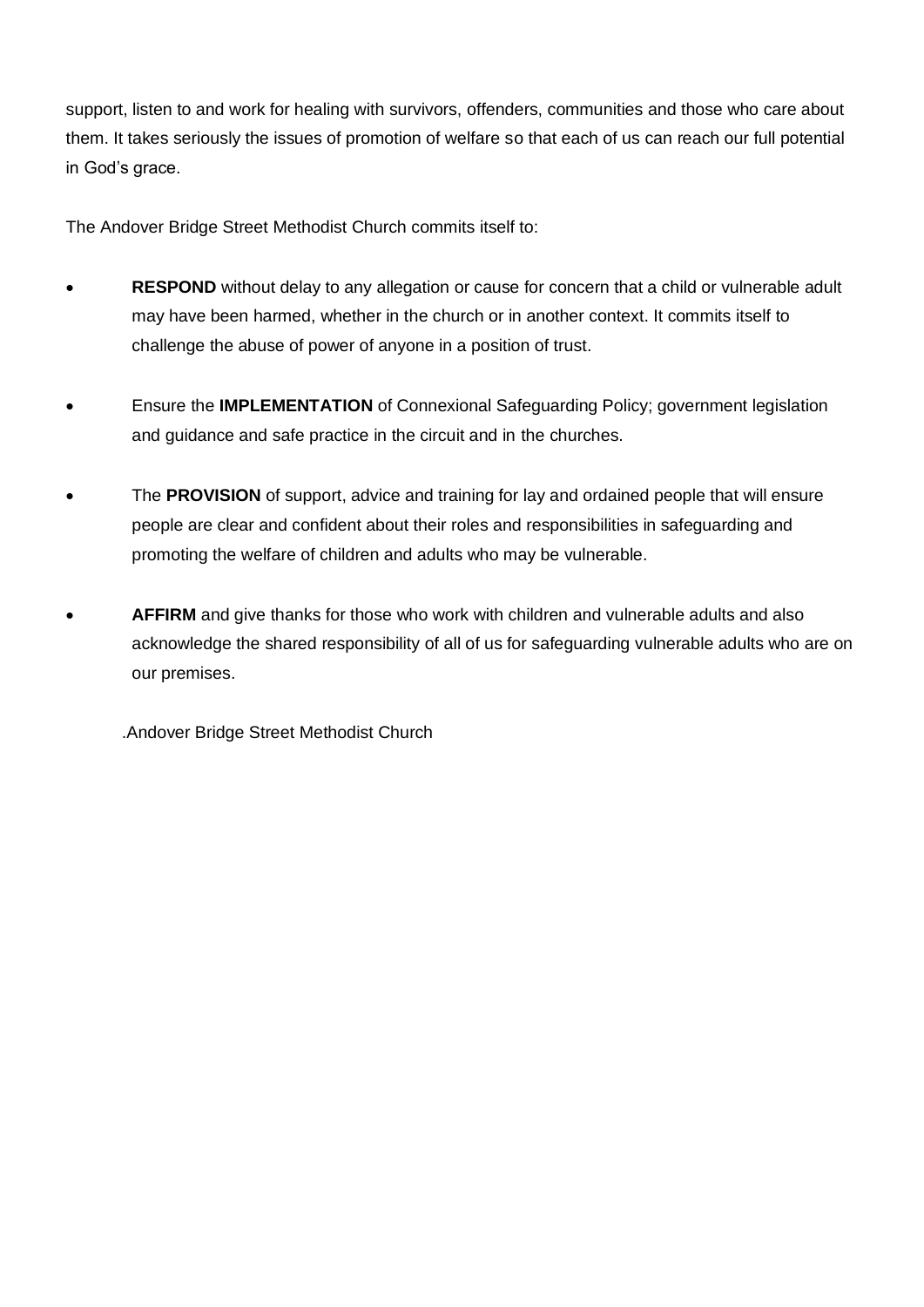### **Church Council**

It is the responsibility of each Church Council to appoint a Church Safeguarding Officer and there should be no gaps in this crucial provision. It is not appropriate for the minister to fill any gap, because of the potential conflict of roles. The role will usually be undertaken on a voluntary basis although expenses should be met.

appoints Pat Wilce as church Safeguarding Officer (Adults)

#### and Pat Wilce

as church Safeguarding Officer (Children) and supports him/her/them in his/her/their role, which is to:

- i) support and advise the minister and the stewards in fulfilling their roles
- ii) provide a point of reference to advise on safeguarding issues
- iii) liaise with circuit and district safeguarding officers
- iv) promote safeguarding best practice within the local church with the support of circuit ministers
- v) ensure proper records are kept of all incidents/concerns according to Methodist policy and practice (see *Safeguarding Records: Joint Practice Guidance for the Church of England and the Methodist Church* - Updated Jan 2015)
- vi) ensure that all safeguarding training which is required is undertaken by those in post and appropriate records kept and made available
- vii) attend training and meetings organised to support the role
- viii) oversee safeguarding throughout the whole life of the church (eg lettings, groups, property etc)
- ix) report to the Church Council annually
- x) ensure the church completes a yearly audit/monitoring on safeguarding confirming that policies are in place for the church and all groups and lettings in the church and that these have been annually reviewed
- xi) ensure the church completes a risk assessment on each area of activity in the church; that this is stored and reviewed at least annually, and that it is readily available on request
- xii) ensure that the church recruits safely for all posts
- xiii) ensure that the church has a safeguarding noticeboard with a copy of the current, signed safeguarding policy, contact numbers for local and national helplines and other suitable information.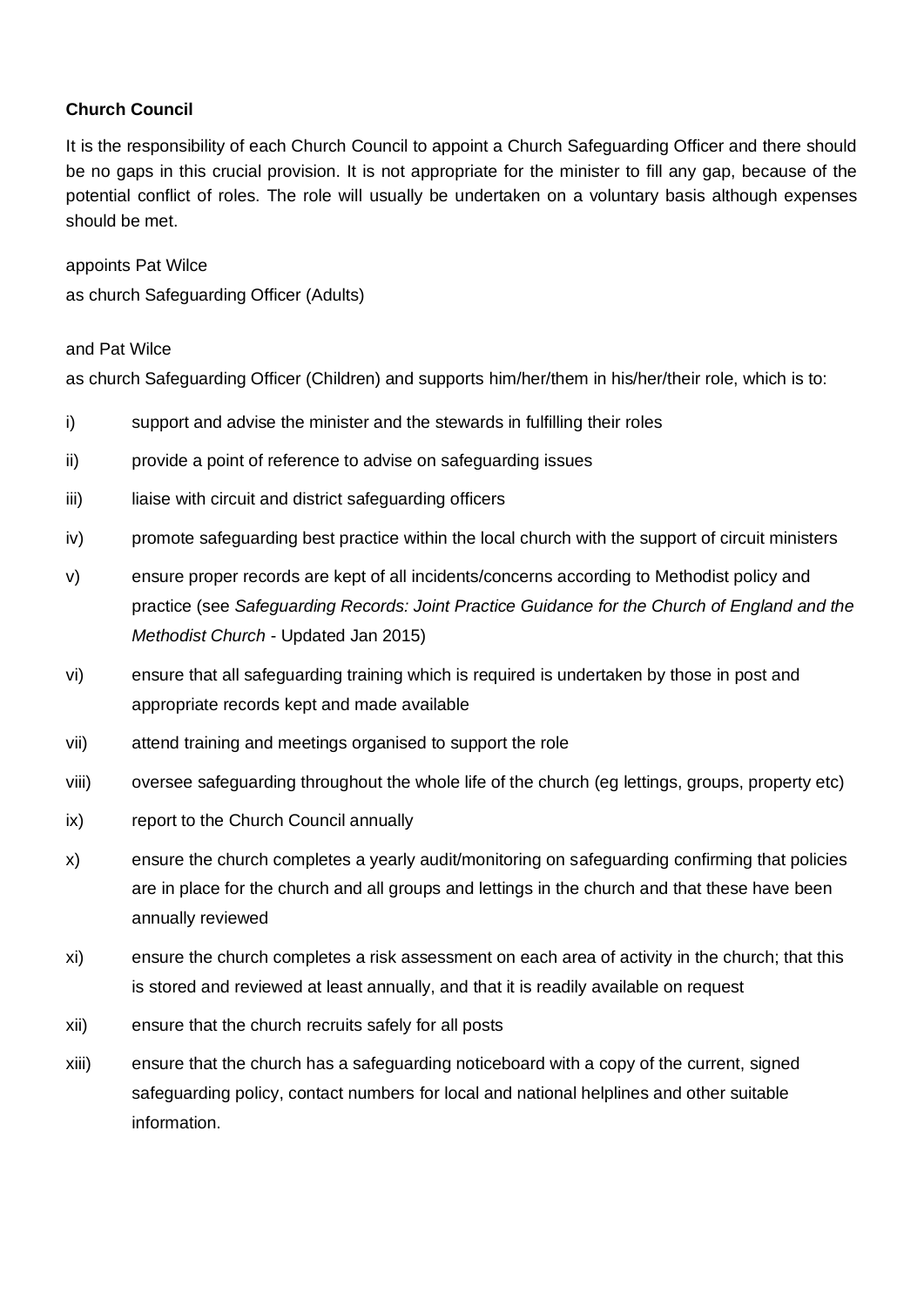#### **1. Purpose**

The purposes of this safeguarding policy are to ensure procedures are in place and people are clear about roles and responsibilities for children, young people and vulnerable adults in our care and using our premises. It is to be read in conjunction with the *Safeguarding Policy, Procedures and Guidance for the Methodist Church* (2018).

#### **2. Good practice**

We believe that good practice means:

- All people are treated with respect and dignity.
- Those who act on behalf of the Church should not meet or work alone with a child or vulnerable adult where the activity cannot be seen unless this is necessary for pastoral reasons, in which case a written note of this will be made and kept noting date, time and place of visit.
- The church premises will be assessed by the church safeguarding officer with the property steward and/or their representatives at least annually for safety for children and vulnerable adults and the risk assessment report will be given annually to the Church Council in written form. This will include fire safety procedures. The Church Council will consider the extent to which the premises and equipment are suitable or should be made more suitable.
- Any church-organised transport of children or vulnerable adults will be checked to ensure the vehicle is suitable and insured and that the driver and escort are appropriate. An agreed record to be kept in the church file for each driver/car.
- Promotion of safeguarding is recognised to include undertaking those tasks which enable all God's people to reach their full potential. The Church Council will actively consider the extent to which it is succeeding in this area.

These things are to safeguard those working with children, young people and those adults who may be vulnerable.

#### **3. Appointment and training of workers**

Workers will be appointed after a satisfactory DBS disclosure and following safer recruitment procedures of the Methodist Church. Each worker will have an identified supervisor who will meet at regular intervals with the worker. A record of these meetings will be agreed and signed and the record kept. Each worker will be expected to undergo basic safeguarding training, within the first 6 months (agreed by Methodist Conference in 2011 -*Creating Safer Space Report*) of appointment. The other training needs of each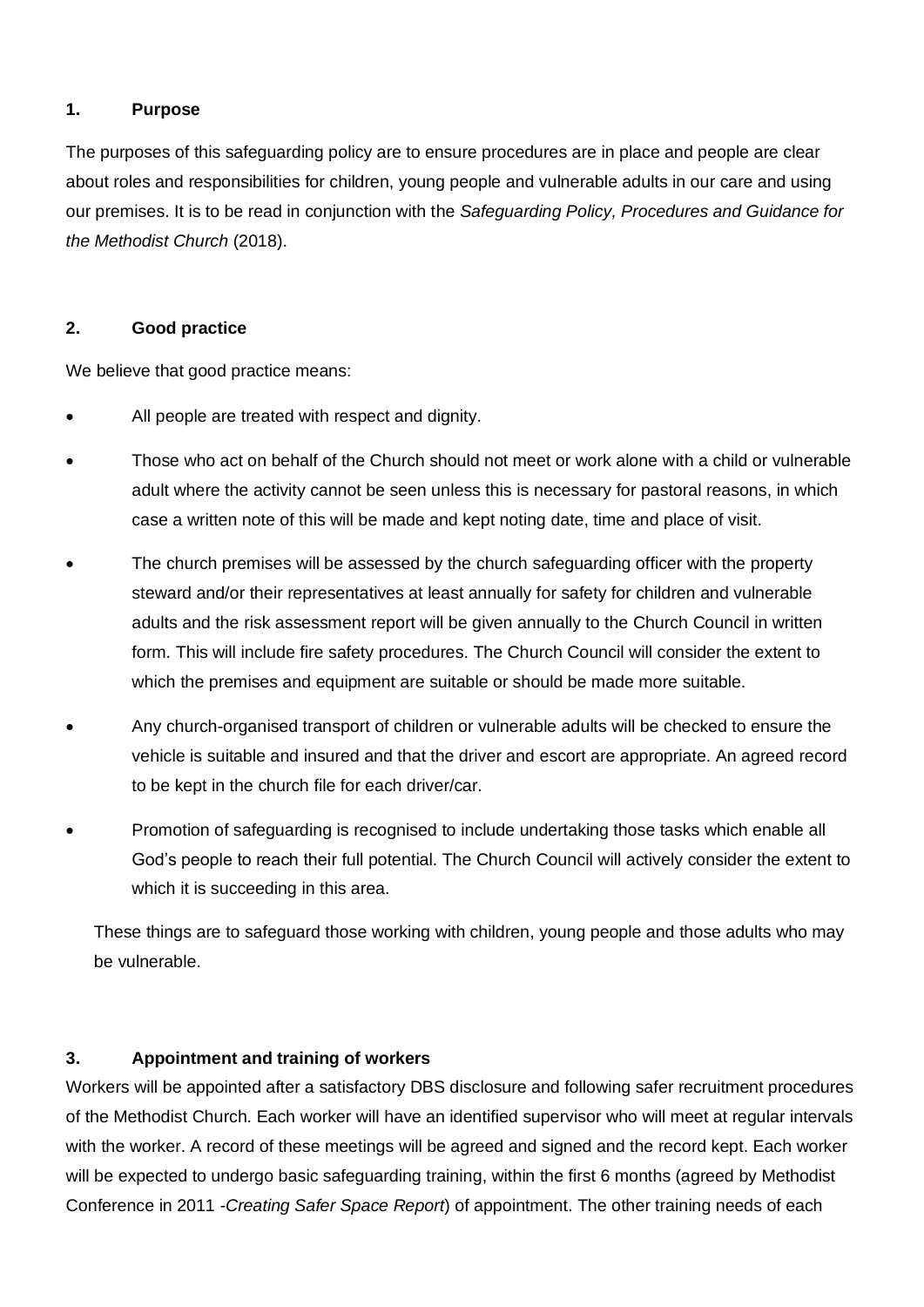worker will be considered (e.g. food hygiene, first aid, lifting and handling, etc).

#### **4. Pastoral visitors**

In terms of safeguarding, pastoral visitors will be supported in their role with the provision of basic safeguarding training upon appointment.

#### **5. Guidelines for working with children, young people and vulnerable adults**

A leaflet outlining good practice and systems will be produced and given to everyone who works with children, young people and vulnerable adults. This leaflet will be reviewed annually. Church Councils may produce their own material or use appropriate Connexional leaflets (e.g. the *Quick Reference Guide*  or *Code of Safer Working Practice*).

#### **6. Ecumenical events**

Where ecumenical events happen on church premises, safeguarding is the responsibility of this Church Council.

#### **7. Events with church groups off the premises**

Adequate staffing, a risk assessment and notification of the event to be given to the church safeguarding officer PRIOR to the agreement for any event or off site activity. Notification of the event will be given to the church council secretary.

.................................................................................................................................................... *(name)*.

If the activity is unusual or considered to be high risk the church safeguarding officer will contact the circuit safeguarding officer in order that it can be ratified, or any queries raised.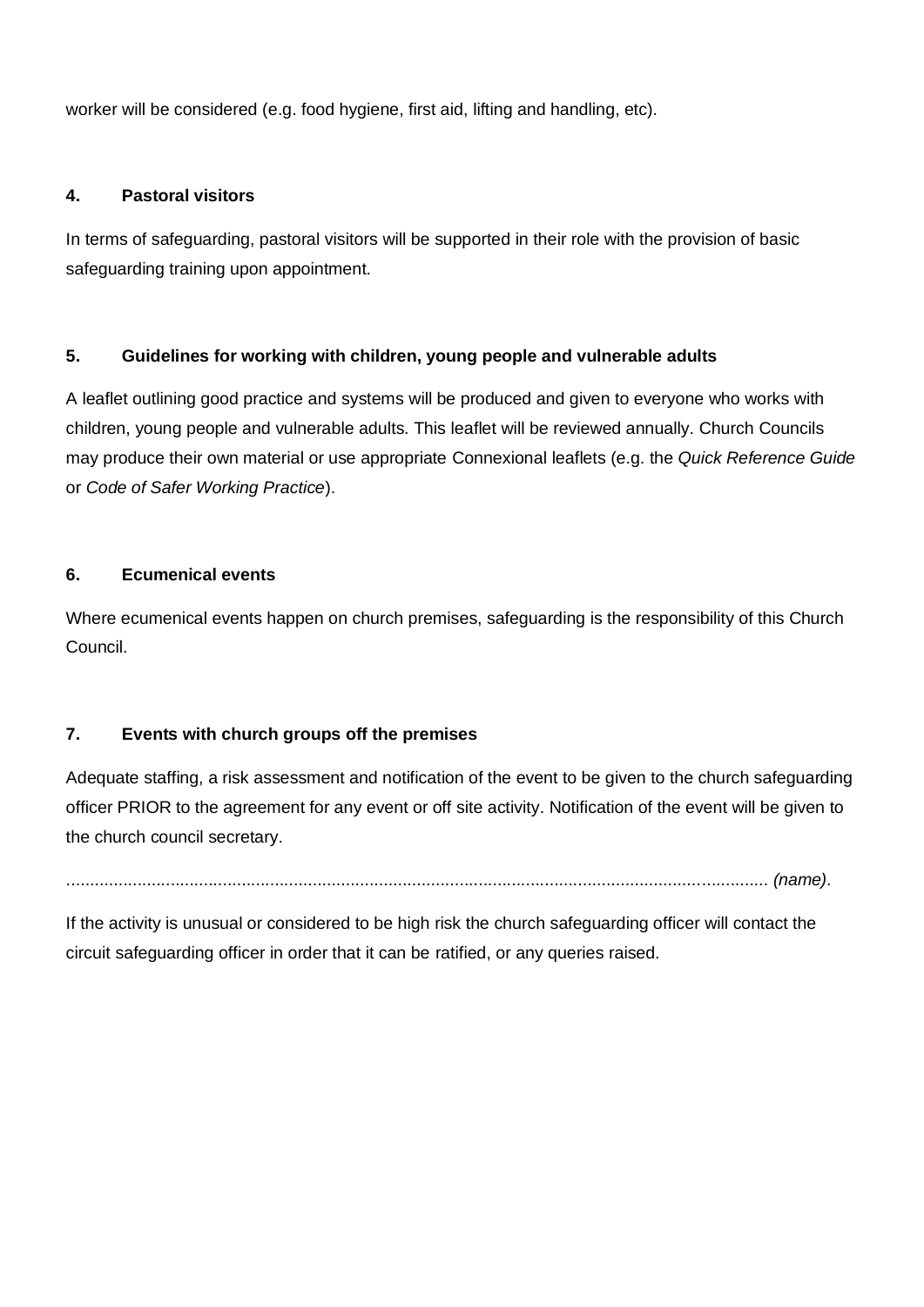#### **8. Other groups on church premises**

Where the building is hired for outside use, the person signing the letting agreement [\(www.tmcp.org.uk/property/letting-property-and-third-party-use\)](http://www.tmcp.org.uk/property/letting-property-and-third-party-use) will be given a copy of the church safeguarding policy and the appropriate leaflet<sup>2</sup>. The lettings secretary will consider the various users of the building in making lettings. All lettings will be notified to the church safeguarding officer who will keep the records and take advice as appropriate from both the District Safeguarding Officer and Circuit Safeguarding Officer.

#### **9. Complaints procedure**

It is hoped that complaints can generally be dealt with internally by the organisation. However, if the complaint is of a safeguarding nature, relating to possible abuse of children or vulnerable adults, then it is very important that your DSO is consulted as statutory services may need to be informed. A complaint may be made to a person who will be appointed by the Church Council and who is currently

................................................................... *(name)*. If a complaint is made to another person, it should be passed to ................................................................... *(name)* who will arrange to meet with the complainant and attempt to resolve the complaint. If the complaint is regarding this person or a member of their family it will be referred to the minister.

If the complaint relates to the minister it will be referred to the superintendent minister. If the complaint cannot be resolved, consideration will be given to invoking the complaints system of the Methodist Church which will involve initially speaking with the local complaints officer, who is

....................................................................................... *(name) who is the superintendent minister*.

#### **10. Review**

This policy will be reviewed annually by the Church Council. The date of the next review is:

..August 2019.................................................................................................

<sup>&</sup>lt;sup>2</sup> Such as the code of safer working practice leaflet in the appendices of th[e Safeguarding Policy, Procedures and Guidance for the Methodist Church](http://www.methodist.org.uk/for-ministers-and-office-holders/safeguarding/policies-procedure-and-information/policies-and-guidance/) or the quick reference guide <https://www.methodistpublishing.org.uk/books/pe750-sg-16/safeguarding> .